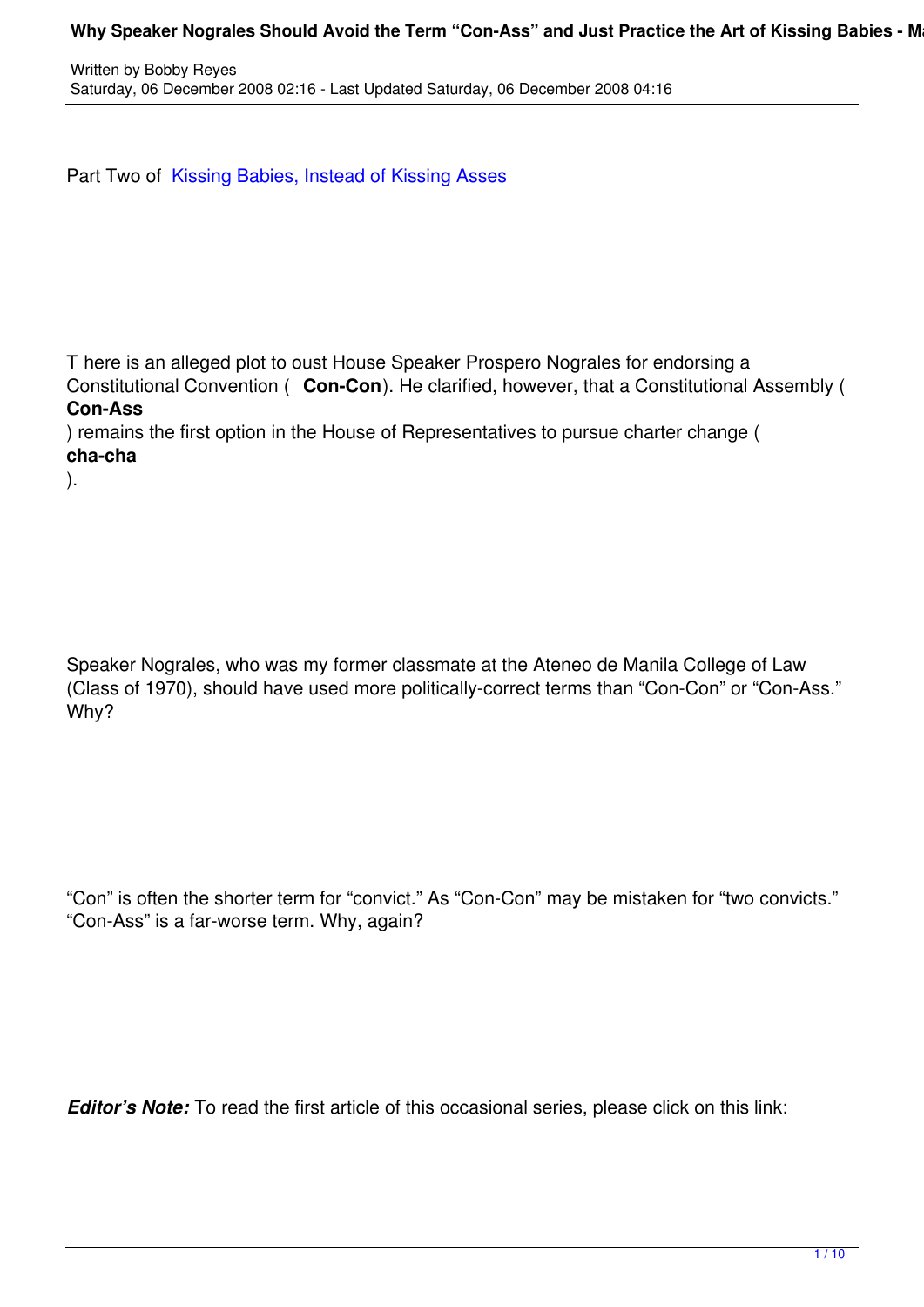Kissing Babies, Instead of Kissing Asses (Part One)

Because in reality (according to an anonymous author), "Life is all about ass. People are either covering it, laughing it off, kicking it, kissing it, busting it, trying to get a piece of it, behaving like one; or worse, you live with one."

I have written also on several occasions the exceptionally-brilliant advice of Enrique Zobel, then the Ayala Corporation chairman. Mr. Zobel, before he met what eventually became a fatal accident in a polo game, advised the employees of an Ayala subsidiary in Kalimantan, Indonesia, not to assume anything. He said that: "The problem with the word 'ASSUME' is that it makes an ASS out of U and ME."

If I were Speaker Nograles' speech writer or his public-relations director, I would suggest to him respectfully to use the following terms in their entirety: "Constitutional Convention, Constitutional Assembly and Charter Change."

By the way, "Cha-Cha" is not also a good term to use. People in Sorsogon, Masbate and the Samar Provinces would rather use the term, "Tango." It is short for "tangolong," which is their term for the verb, "to slap." Yes, "Cha-cha" – to prolong the rule of the lame-duck President – is like a slap on the face of the people.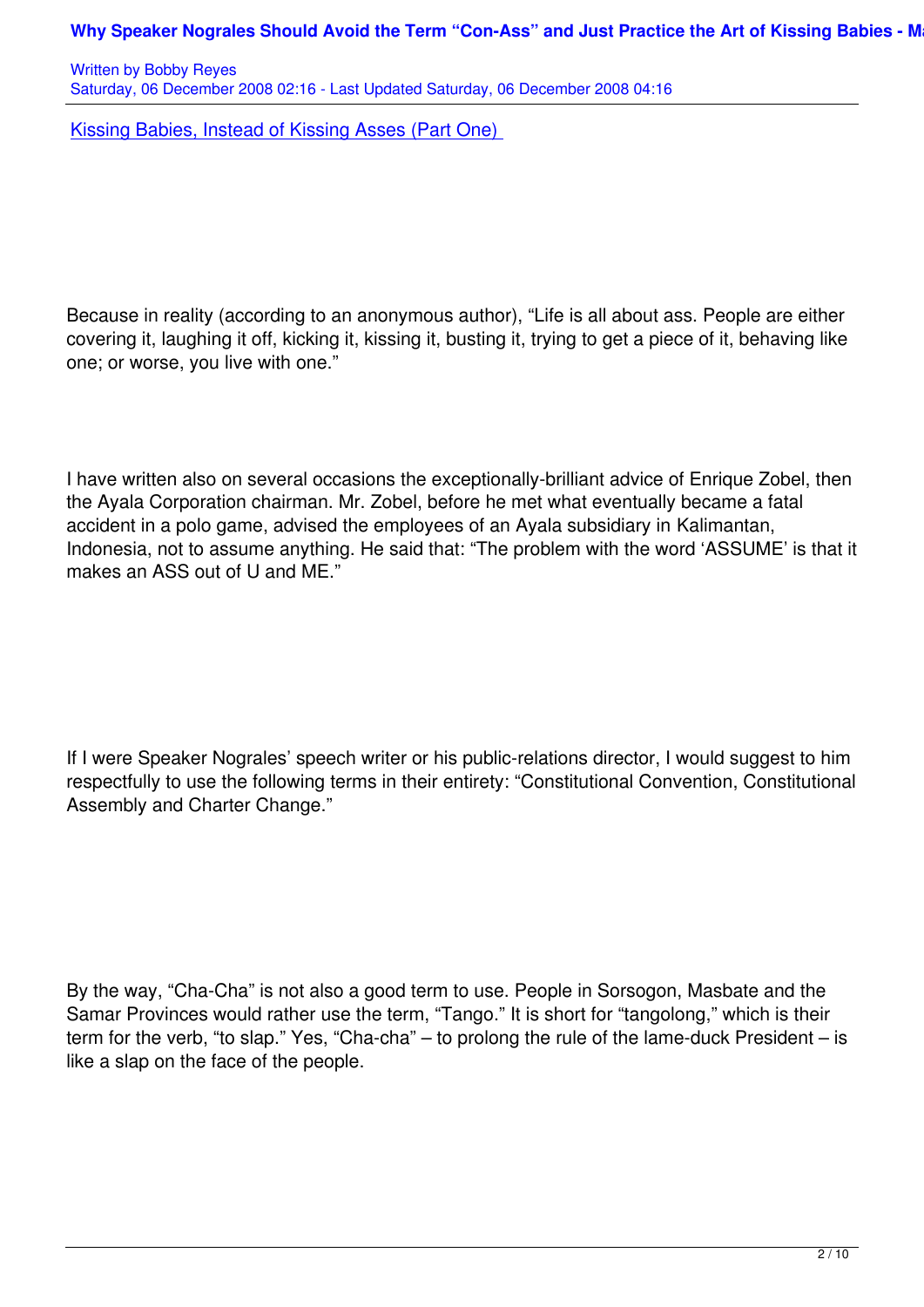And finally, it may be best for Speaker Nograles to just practice the art of kissing babies, as done most-effectively by professional politicians.

The news article about Speaker Nograles can be accessed in its entirety in this hyperlink:

Con-Ass still first option--Nograles

Here are the excerpts:

written by Bobby Reyes and the Bobby Reyes and the Bobby Reyes and the Bobby Reyes and the Bobby Reyes and the

QUOTE.

Amid rumors of an alleged plot to oust him for endorsing Constitutional Convention (Con-Con), House Speaker Prospero Nograles on Friday clarified that Constitutional Assembly (Con-Ass) remains the first option in the lower House to pursue charter change (cha-cha).

"I've not withdrawn my signature on that resolution in favor of Con-Ass proposals now pending in the House committee on constitutional amendments. I did not endorse Con-con. My position is that any mode is okay as long as it will realize constitutional reforms," he said.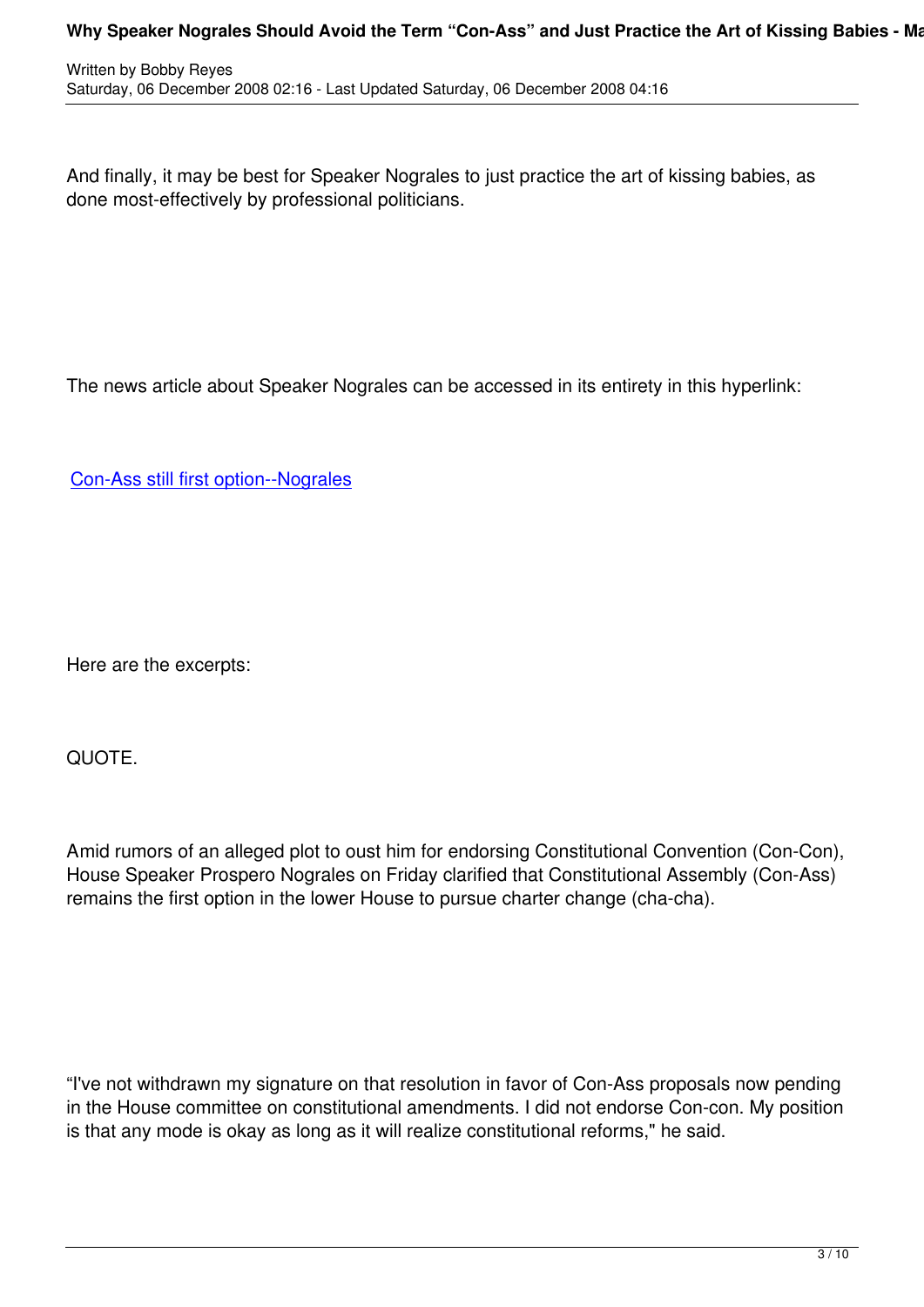Nograles issued a press statement on Thursday welcoming calls by various sectors to change the Constitution through a Constitutional Convention (Con-Con), whose members can be elected in 2010. In Con-Ass, incumbent senators and congressmen will make the amendments.

"The mode through which reforms can be instituted is just secondary concern. Any mode is okay as long as it will correct the Constitution's highly-restrictive economic provisions. What matters most is to hasten reforms so that this country can move on and fast," he said.

"Con-Con is the next best option as this will break the stalemate with the Senate which is for Con-Con. I'm committed to cha-cha but I don't want to make the same mistakes of the past. If we dance the cha-cha, we should do it right, and for the right reasons," Nograles added.

(Snipped).

A day after Nograles's statement approving Con-Con, text messages circulated regarding moves by the pro-Con-Ass congressmen to oust him. If Villafuerte is to be believed, he has 167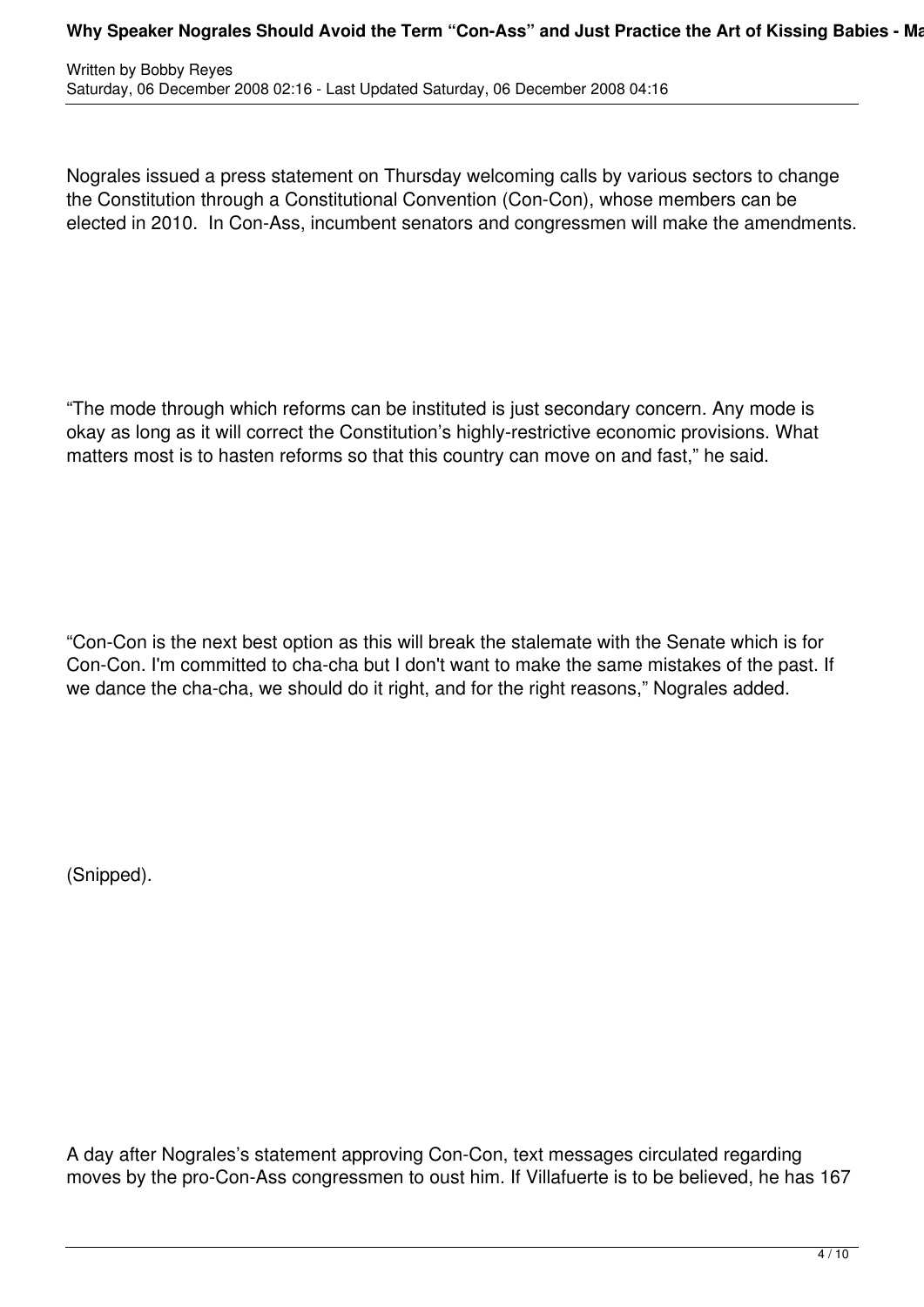Written by Bobby Reyes Saturday, 06 December 2008 02:16 - Last Updated Saturday, 06 December 2008 04:16

signatures supporting his resolution.

Nograles shrugged off the oust rumors.

"There is no need for that (ouster plot). It's just a simple numbers game. My leadership position is at the pleasure of the majority, and I'm ready to go when the majority says so. I have no illusions about it, and my cards are always on the table without any hidden agenda," Nograles said.

Nograles was elected House Speaker in February, after the ouster of long-running, administration-ally-turned-critic Pangasinan Rep. Jose De Venecia Jr.. De Venecia was ousted by the allies of President Arroyo, who lost confidence in De Venecia when his son, Joey, testified on First Gentleman Jose Miguel Arroyo's alleged involvement in the controversial National Broadband Network (NBN) deal with China's ZTE Corp.

Bypassing the Senate?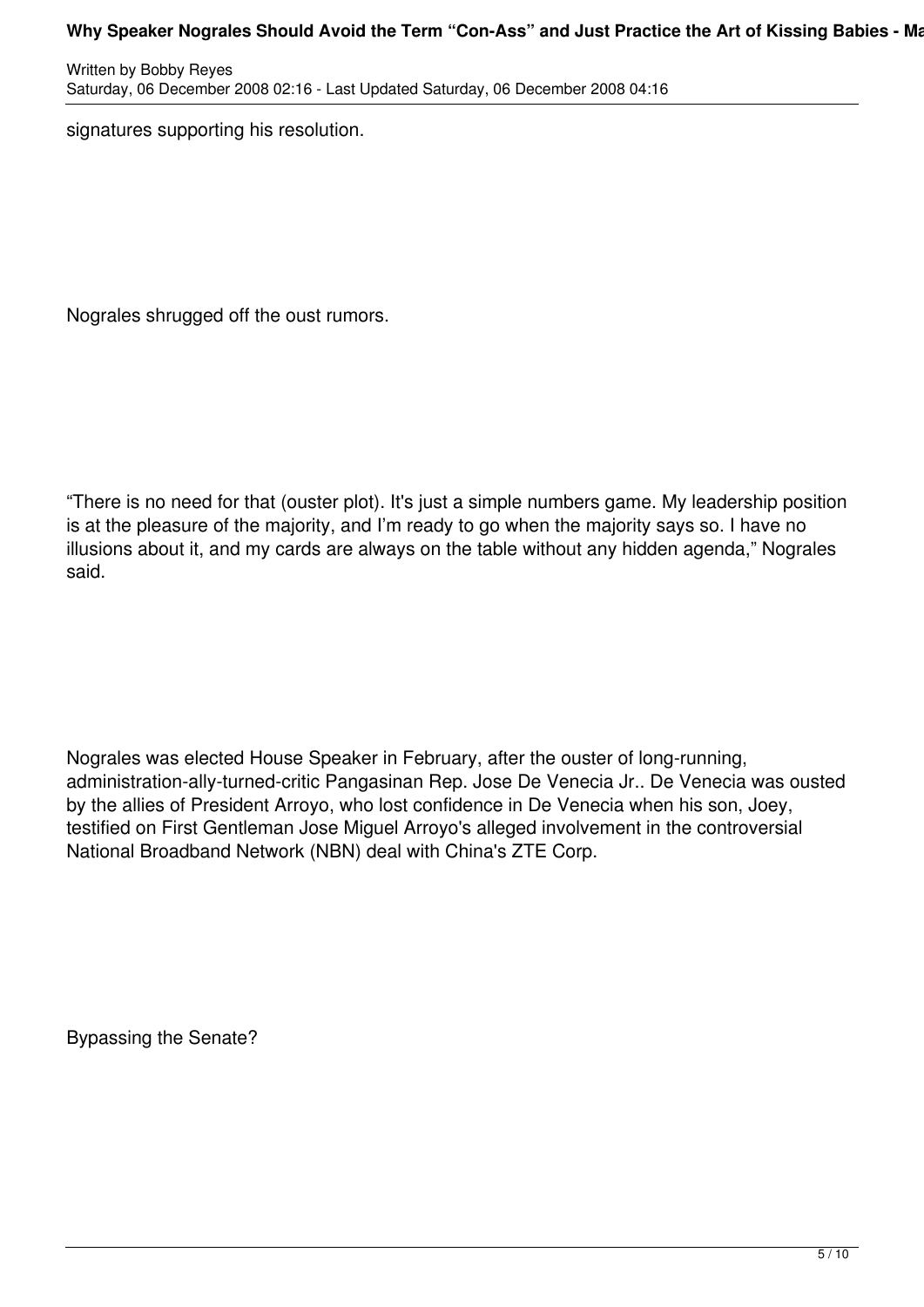Written by Bobby Reyes Saturday, 06 December 2008 02:16 - Last Updated Saturday, 06 December 2008 04:16

The insistent moves of administration allies in the House of Representatives have sparked tension between the two legislative chambers. Senators are generally for Con-Con, which they said should be done after President Arroyo's term in 2010. The Senate's position is supported by various sectors, including the influential Catholic Bishops' Conference of the Philippines (CBCP).

In a move that will effectively bypass the Senate, Camarines Sur Rep. Luis Villafuerte, president of President Arroyo's party, Kabalikat ng Malayang Pilipino (KAMPI), is gathering signatures for a yet-to-be-filed resolution that will call for the convening of a Constituent Assembly through a joint voting.

A three-fourth vote of Congress—or 196 votes—is required to convene itself into a Constituent Assembly. In separate voting, that means 179 congressmen and 18 senators should approve. Assuming joint voting is constitutional, the 238-member House of Representatives can gather the necessary votes without the approval of a single senator.

There is strong opposition among public and private sector groups against Con-Ass. Seen as a vehicle to extend President Arroyo's term, civil society groups, influential businessmen and opposition leaders will gather in Makati City on December 12 in protest of the move.

Supreme Court the real battleground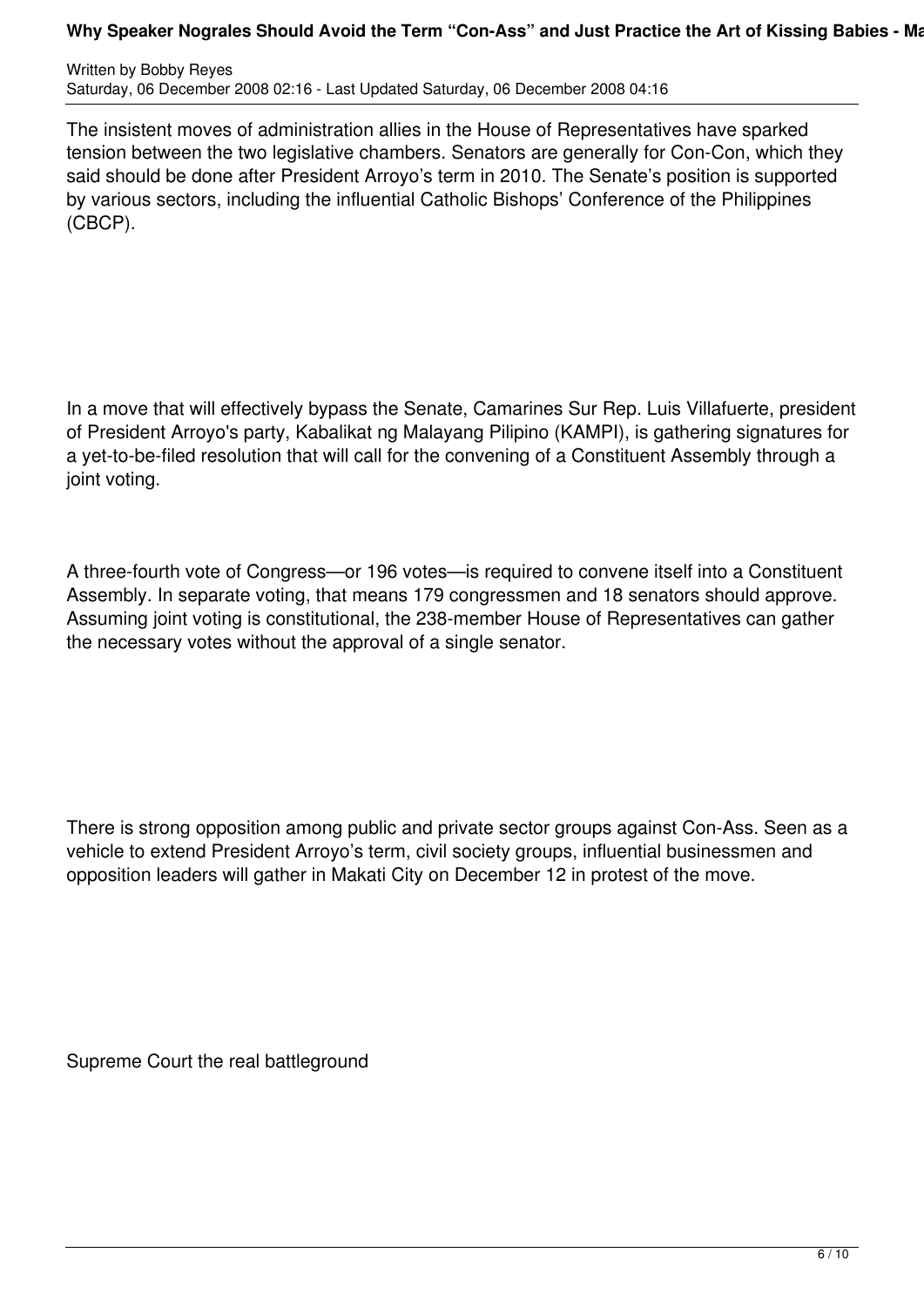Nograles himself acknowledged that only the Supreme Court will be able to resolve the tension over the congressmen's proposal to conduct joint voting.

The congressmen's position for joint voting is expected to be challenged in the Supreme Court once the administration allies in the House of Representatives gather the 196 signatures and make the move to convene into a Constituent Assembly.

"All modes at this point is a possibility, but what we really need now is the sense of the Supreme Court," Nograles said.

"If the Supreme Court says that the determination of Con-Ass can be voted jointly by the Senate and House, we can go for it. But if it says otherwise and maintains that this should be voted separately, then we can go for Concon," he added.

Congressmen quick to back Nograles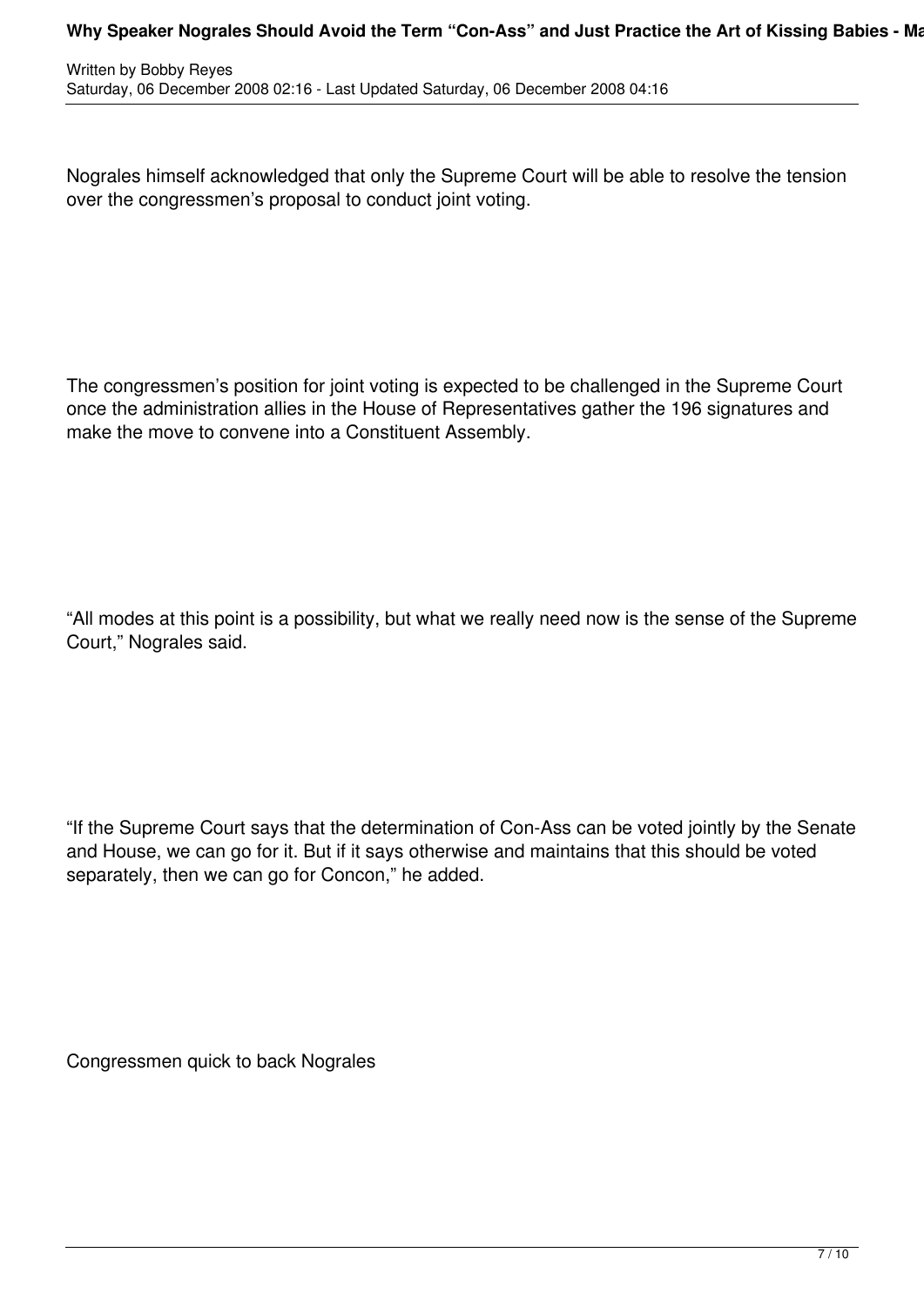Meantime, several congressmen were quick to reject any ouster move against Nograles.

"I go with the Speaker," said Parañaque Rep. Eduardo Zialcita.

Baguio City Rep. Mauricio Domogan also warned of the dire consequences of ousting Nograles. "It will only promote disunity and chaos, gulo lang yan. It won't do the House any good," he said.

Others who rejected the rumored ouster moves are Camiguin Rep. Pedro Romualdo, Zamboanga del Sur Rep. Antonio Cerilles, Tarlac Rep. Jeci Lapus, and Malabon City-Navotas Rep. Alvin Sandoval.

Other congressmen also supported Nograles's welcoming Constitutional Convention.

"Our intention is to amend the economic provision so the only way we can do it is through Con-Con. I am in support of the Speaker," said Camiguin Rep. Pedro Romualdo.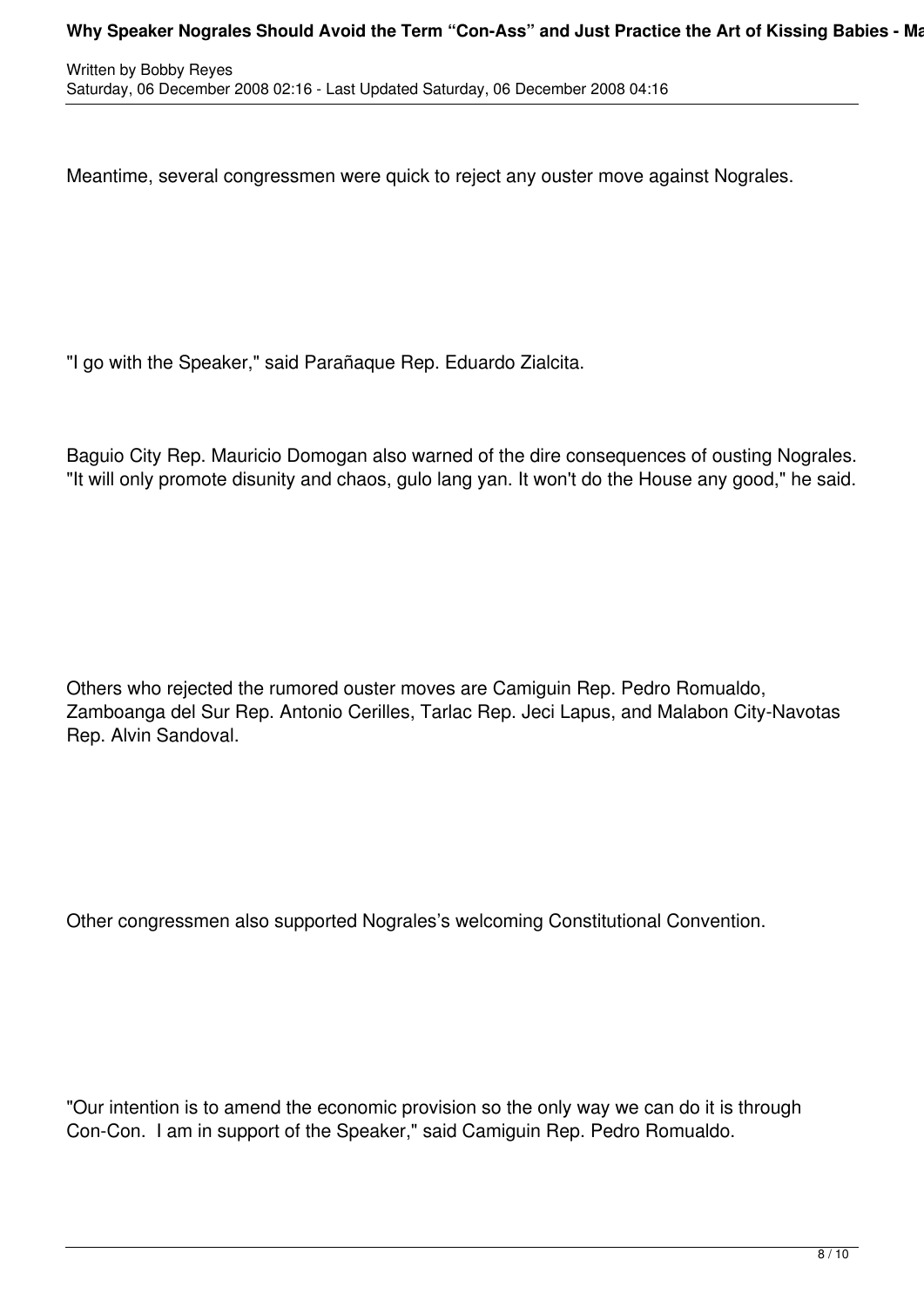| Written by Bobby Reyes                                                           |  |
|----------------------------------------------------------------------------------|--|
| Saturday, 06 December 2008 02:16 - Last Updated Saturday, 06 December 2008 04:16 |  |

"To do Cha-cha, we need a partner, which is the Senate. We should not fault or begrudge the Speaker because his intention is good, which is to improve the restrictive economic provisions of the Constitution to lure more investors and propel development in our country especially during the global recession," Cerilles added.

"Why should we go through this acrimonious exercise if the Senate will not go with us? What I'm saying is, elect the delegates to the Con-Con after the election. I am with the Speaker 100 percent," Zialcita also said.

Other congressmen who welcomed Constitutional Convention are Buhay Rep. Irwin Tieng, Camarines Norte Rep. Liwayway Vinzons-Chato, Quezon Rep. Lorenzo Tañada III, Agap Rep. Nicanor Briones.

(Snipped)

(Snipped)